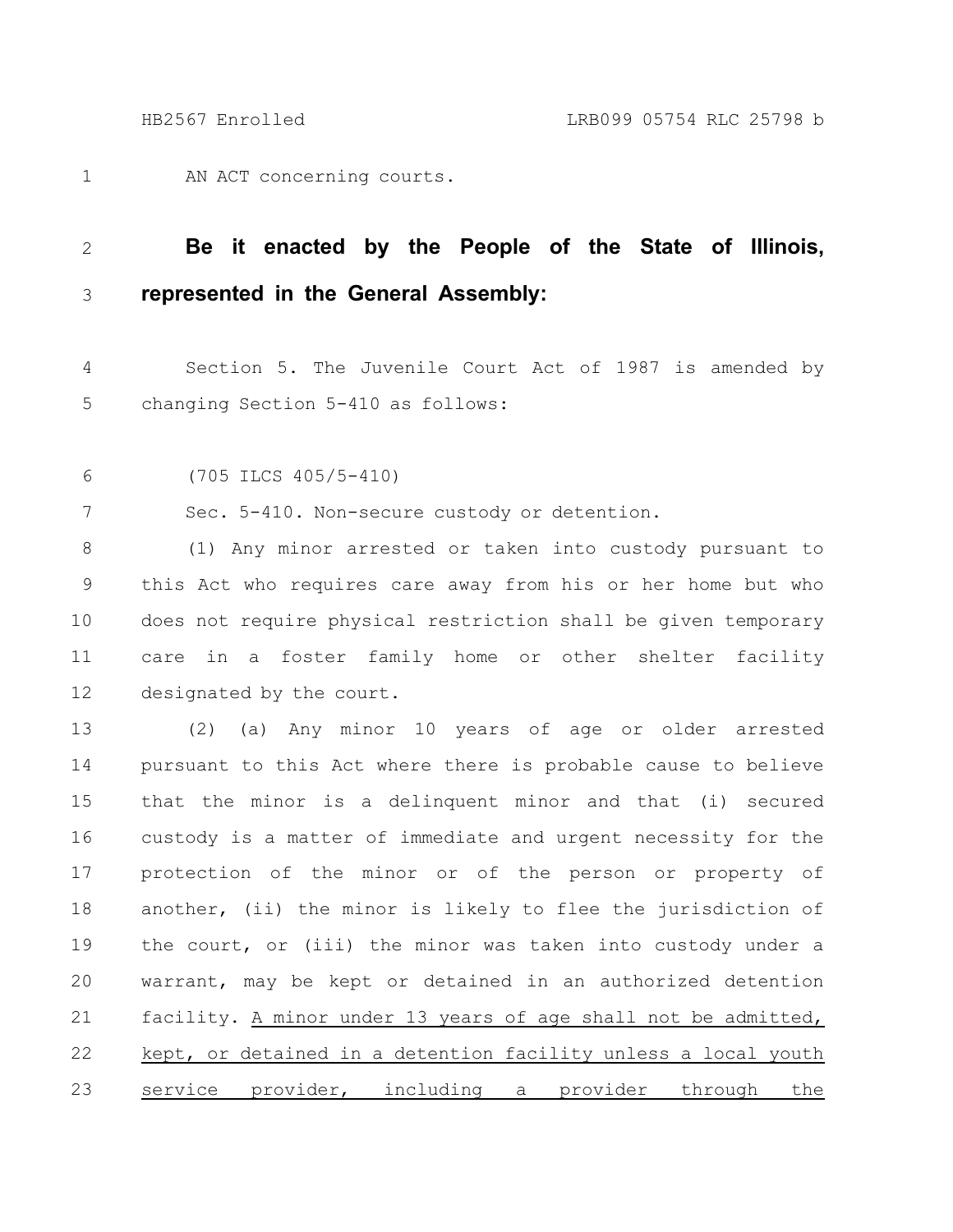HB2567 Enrolled - 2 - LRB099 05754 RLC 25798 b

Comprehensive Community Based Youth Services network, has been contacted and has not been able to accept the minor. No minor under 12 years of age shall be detained in a county jail or a municipal lockup for more than 6 hours. 1 2 3 4

(b) The written authorization of the probation officer or detention officer (or other public officer designated by the court in a county having 3,000,000 or more inhabitants) constitutes authority for the superintendent of any juvenile detention home to detain and keep a minor for up to 40 hours, excluding Saturdays, Sundays and court-designated holidays. These records shall be available to the same persons and pursuant to the same conditions as are law enforcement records as provided in Section 5-905. 5 6 7 8 9 10 11 12 13

(b-4) The consultation required by subsection (b-5) shall not be applicable if the probation officer or detention officer (or other public officer designated by the court in a county having 3,000,000 or more inhabitants) utilizes a scorable detention screening instrument, which has been developed with input by the State's Attorney, to determine whether a minor should be detained, however, subsection (b-5) shall still be applicable where no such screening instrument is used or where the probation officer, detention officer (or other public officer designated by the court in a county having 3,000,000 or more inhabitants) deviates from the screening instrument. 14 15 16 17 18 19 20 21 22 23 24

(b-5) Subject to the provisions of subsection  $(b-4)$ , if a probation officer or detention officer (or other public officer 25 26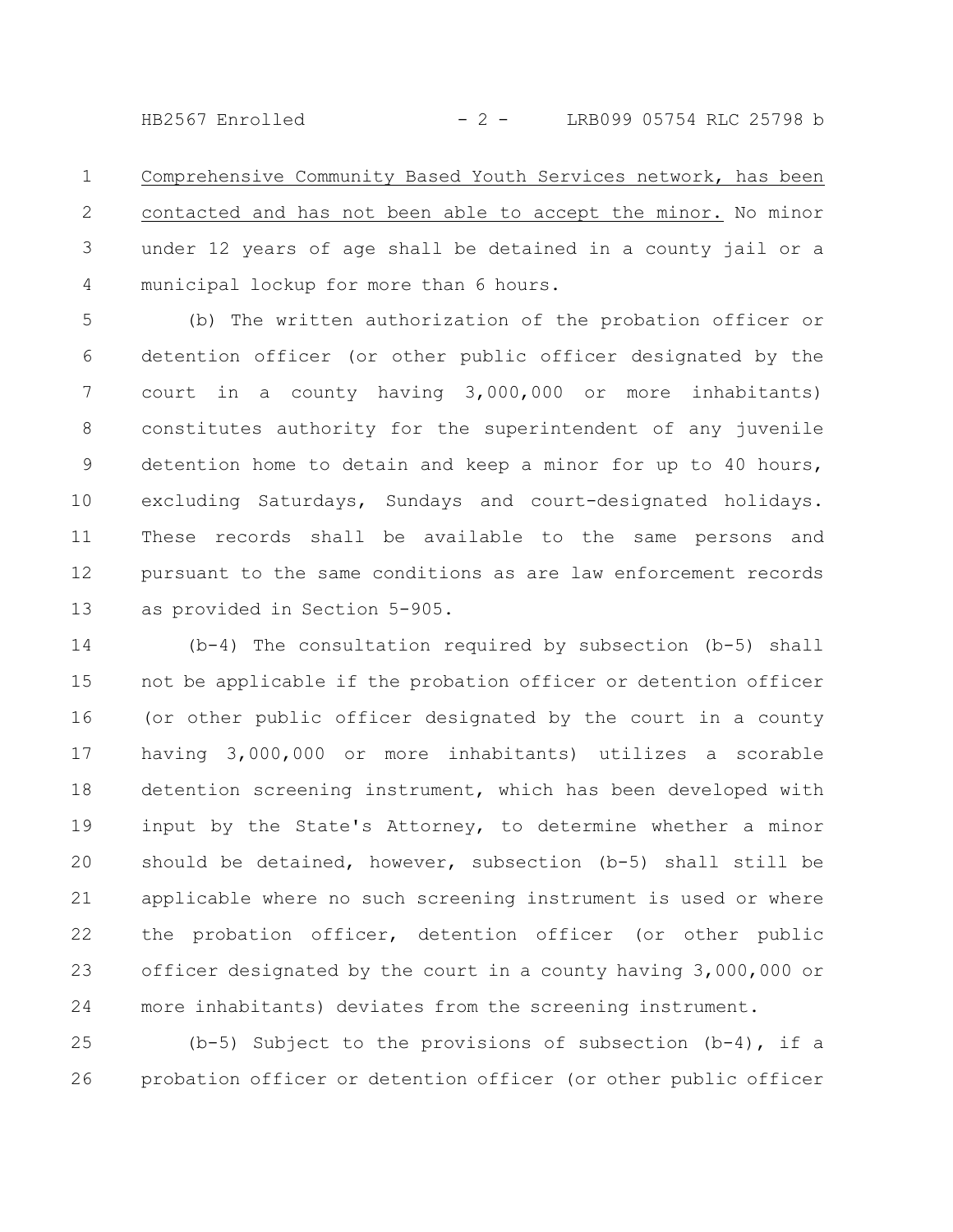HB2567 Enrolled - 3 - LRB099 05754 RLC 25798 b

designated by the court in a county having 3,000,000 or more inhabitants) does not intend to detain a minor for an offense which constitutes one of the following offenses he or she shall consult with the State's Attorney's Office prior to the release of the minor: first degree murder, second degree murder, involuntary manslaughter, criminal sexual assault, aggravated criminal sexual assault, aggravated battery with a firearm as described in Section  $12-4.2$  or subdivision (e)(1), (e)(2), (e)(3), or (e)(4) of Section  $12-3.05$ , aggravated or heinous battery involving permanent disability or disfigurement or great bodily harm, robbery, aggravated robbery, armed robbery, vehicular hijacking, aggravated vehicular hijacking, vehicular invasion, arson, aggravated arson, kidnapping, aggravated kidnapping, home invasion, burglary, or residential burglary. 1 2 3 4 5 6 7 8 9 10 11 12 13 14

(c) Except as otherwise provided in paragraph (a), (d), or (e), no minor shall be detained in a county jail or municipal lockup for more than 12 hours, unless the offense is a crime of violence in which case the minor may be detained up to 24 hours. For the purpose of this paragraph, "crime of violence" has the meaning ascribed to it in Section 1-10 of the Alcoholism and Other Drug Abuse and Dependency Act. 15 16 17 18 19 20 21

(i) The period of detention is deemed to have begun once the minor has been placed in a locked room or cell or handcuffed to a stationary object in a building housing a county jail or municipal lockup. Time spent transporting a minor is not considered to be time in detention or secure 22 23 24 25 26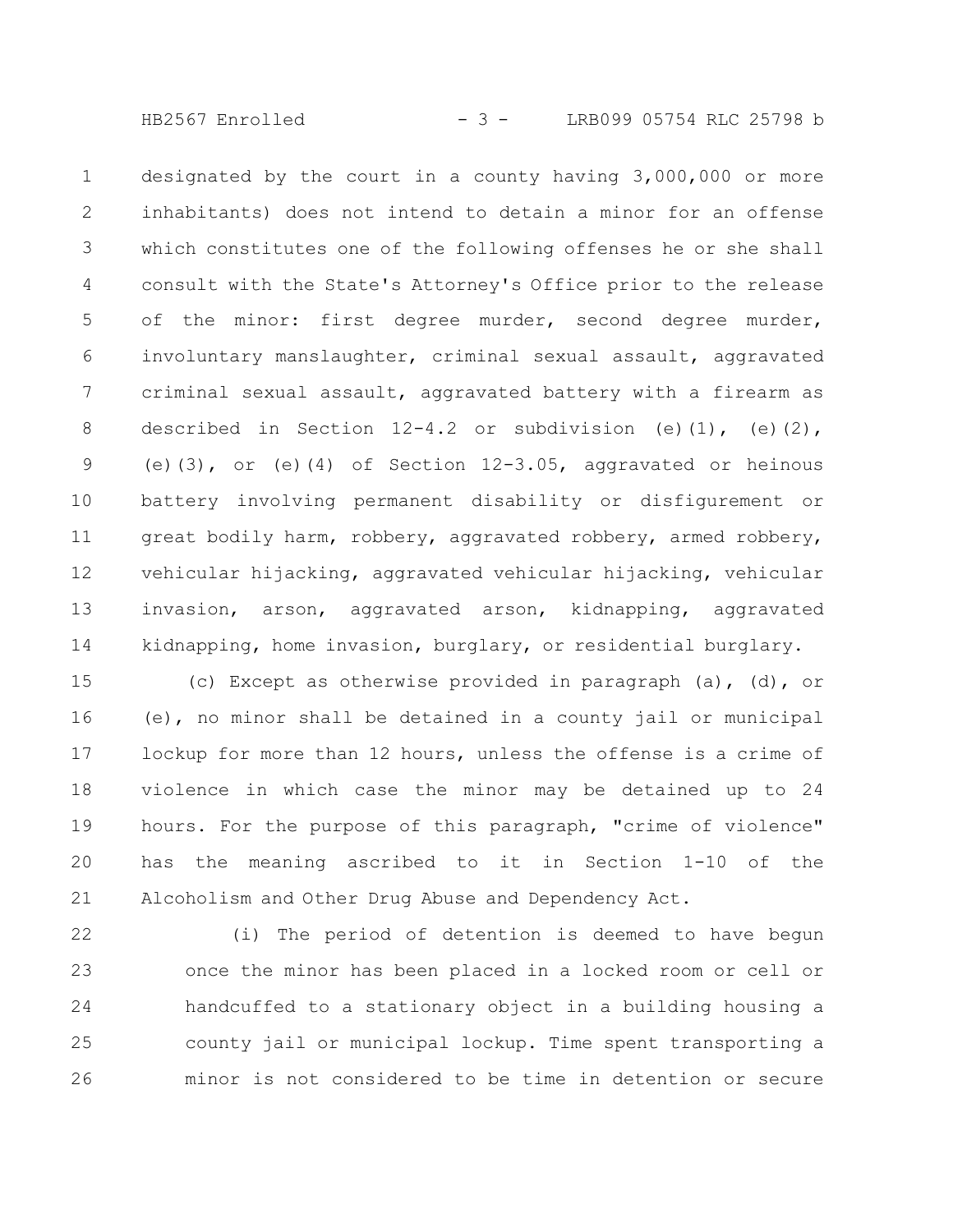HB2567 Enrolled

|  | -4- | LRB099 05754 RLC 25798 b |  |  |  |  |
|--|-----|--------------------------|--|--|--|--|
|--|-----|--------------------------|--|--|--|--|

custody. 1

(ii) Any minor so confined shall be under periodic supervision and shall not be permitted to come into or remain in contact with adults in custody in the building. 2 3 4

(iii) Upon placement in secure custody in a jail or lockup, the minor shall be informed of the purpose of the detention, the time it is expected to last and the fact that it cannot exceed the time specified under this Act. 5 6 7 8

(iv) A log shall be kept which shows the offense which is the basis for the detention, the reasons and circumstances for the decision to detain and the length of time the minor was in detention. 9 10 11 12

(v) Violation of the time limit on detention in a county jail or municipal lockup shall not, in and of itself, render inadmissible evidence obtained as a result of the violation of this time limit. Minors under 18 years of age shall be kept separate from confined adults and may not at any time be kept in the same cell, room or yard with adults confined pursuant to criminal law. Persons 18 years of age and older who have a petition of delinquency filed against them may be confined in an adult detention facility. In making a determination whether to confine a person 18 years of age or older who has a petition of delinquency filed against the person, these factors, among other matters, shall be considered: 13 14 15 16 17 18 19 20 21 22 23 24 25

26

(A) The age of the person;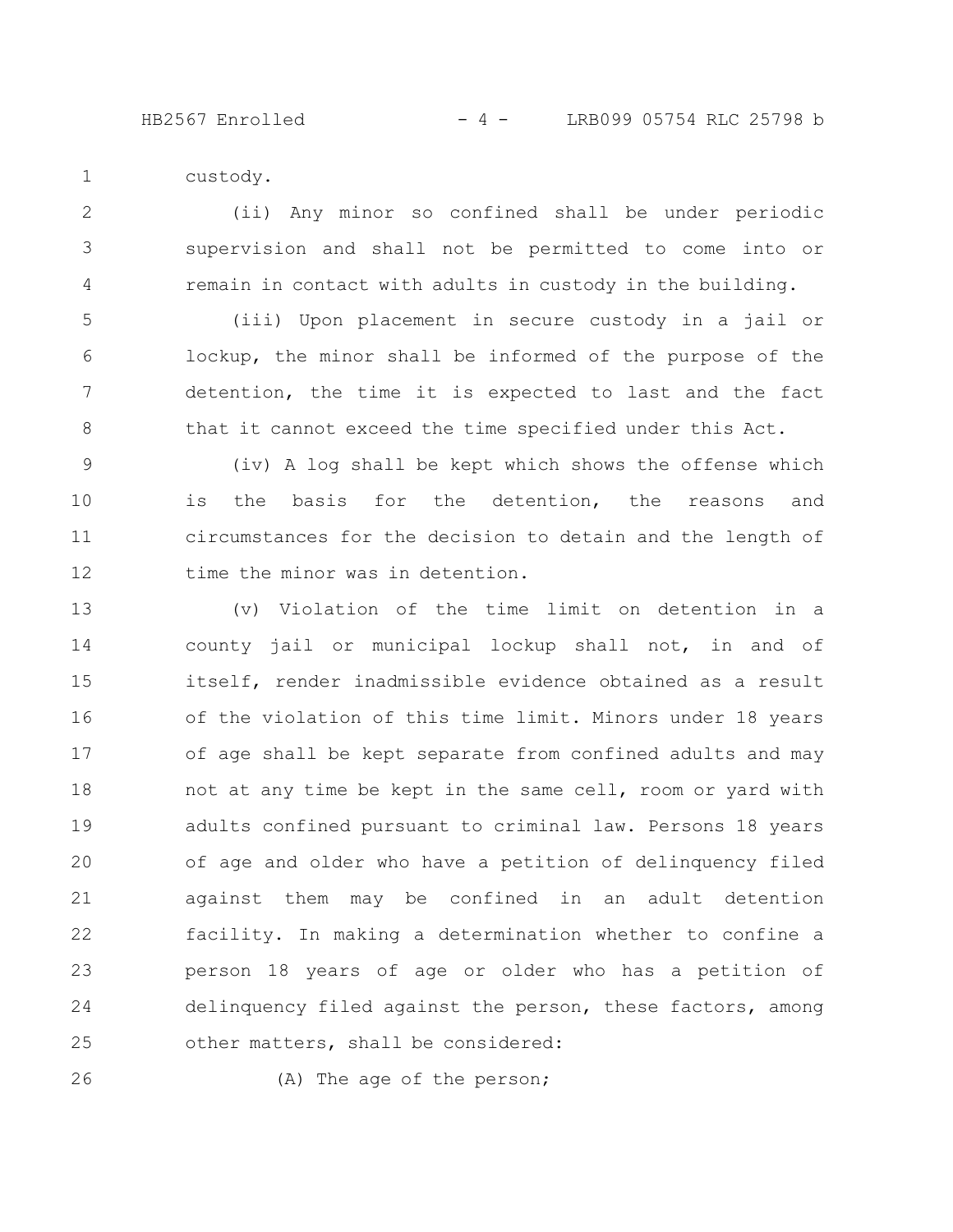(B) Any previous delinquent or criminal history of the person; 1 2

(C) Any previous abuse or neglect history of the person; and 3 4

(D) Any mental health or educational history of the person, or both. 5 6

(d) (i) If a minor 12 years of age or older is confined in a county jail in a county with a population below 3,000,000 inhabitants, then the minor's confinement shall be implemented in such a manner that there will be no contact by sight, sound or otherwise between the minor and adult prisoners. Minors 12 years of age or older must be kept separate from confined adults and may not at any time be kept in the same cell, room, or yard with confined adults. This paragraph (d)(i) shall only apply to confinement pending an adjudicatory hearing and shall not exceed 40 hours, excluding Saturdays, Sundays and court designated holidays. To accept or hold minors during this time period, county jails shall comply with all monitoring standards adopted by the Department of Corrections and training standards approved by the Illinois Law Enforcement Training Standards Board. 7 8 9 10 11 12 13 14 15 16 17 18 19 20 21

(ii) To accept or hold minors, 12 years of age or older, after the time period prescribed in paragraph (d)(i) of this subsection (2) of this Section but not exceeding 7 days including Saturdays, Sundays and holidays pending an adjudicatory hearing, county jails shall comply with all 22 23 24 25 26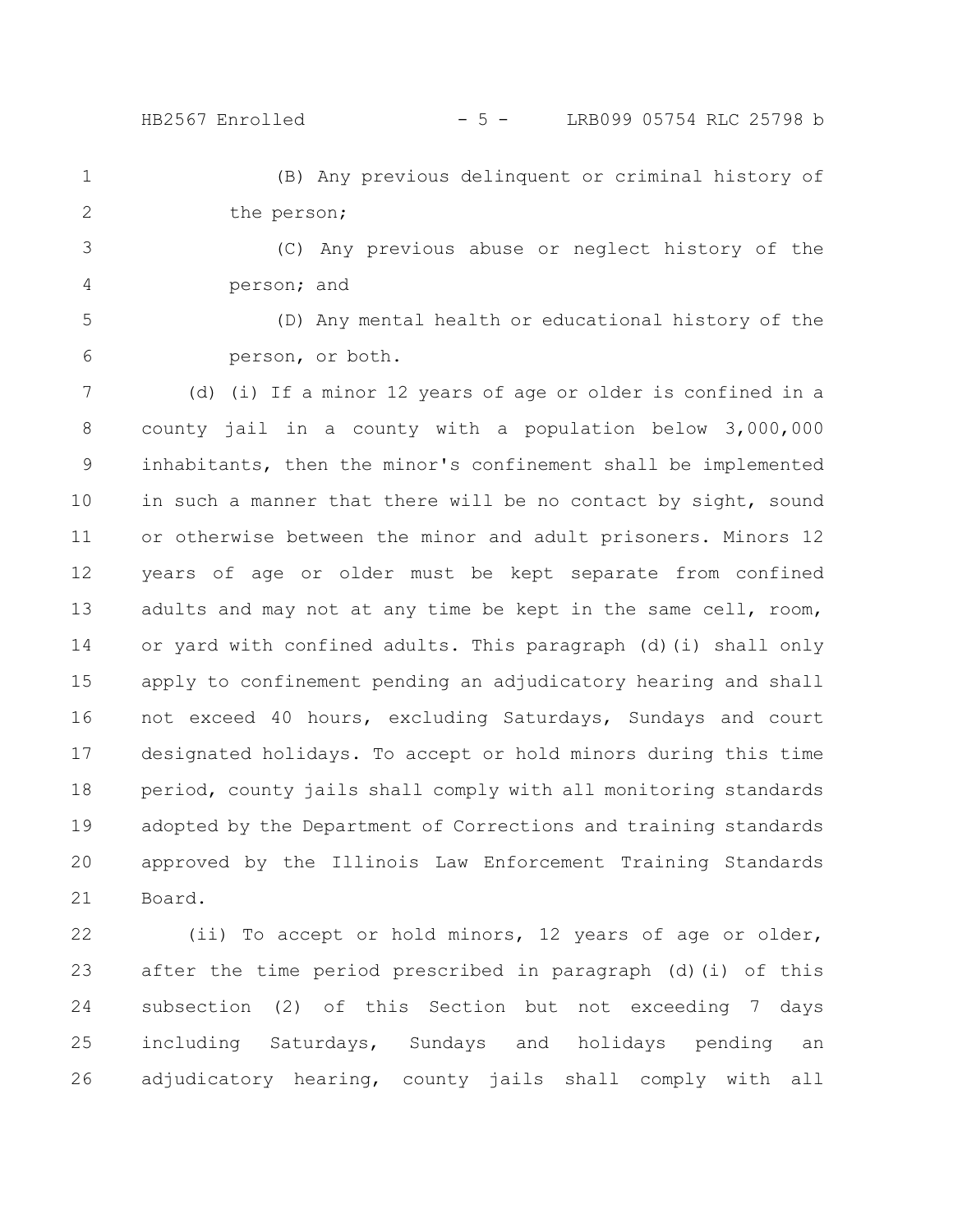HB2567 Enrolled - 6 - LRB099 05754 RLC 25798 b

temporary detention standards adopted by the Department of Corrections and training standards approved by the Illinois Law Enforcement Training Standards Board. 1 2 3

(iii) To accept or hold minors 12 years of age or older, after the time period prescribed in paragraphs (d)(i) and (d)(ii) of this subsection (2) of this Section, county jails shall comply with all county juvenile detention standards adopted by the Department of Juvenile Justice. 4 5 6 7 8

(e) When a minor who is at least 15 years of age is prosecuted under the criminal laws of this State, the court may enter an order directing that the juvenile be confined in the county jail. However, any juvenile confined in the county jail under this provision shall be separated from adults who are confined in the county jail in such a manner that there will be no contact by sight, sound or otherwise between the juvenile and adult prisoners. 9 10 11 12 13 14 15 16

(f) For purposes of appearing in a physical lineup, the minor may be taken to a county jail or municipal lockup under the direct and constant supervision of a juvenile police officer. During such time as is necessary to conduct a lineup, and while supervised by a juvenile police officer, the sight and sound separation provisions shall not apply. 17 18 19 20 21 22

(g) For purposes of processing a minor, the minor may be taken to a County Jail or municipal lockup under the direct and constant supervision of a law enforcement officer or correctional officer. During such time as is necessary to 23 24 25 26